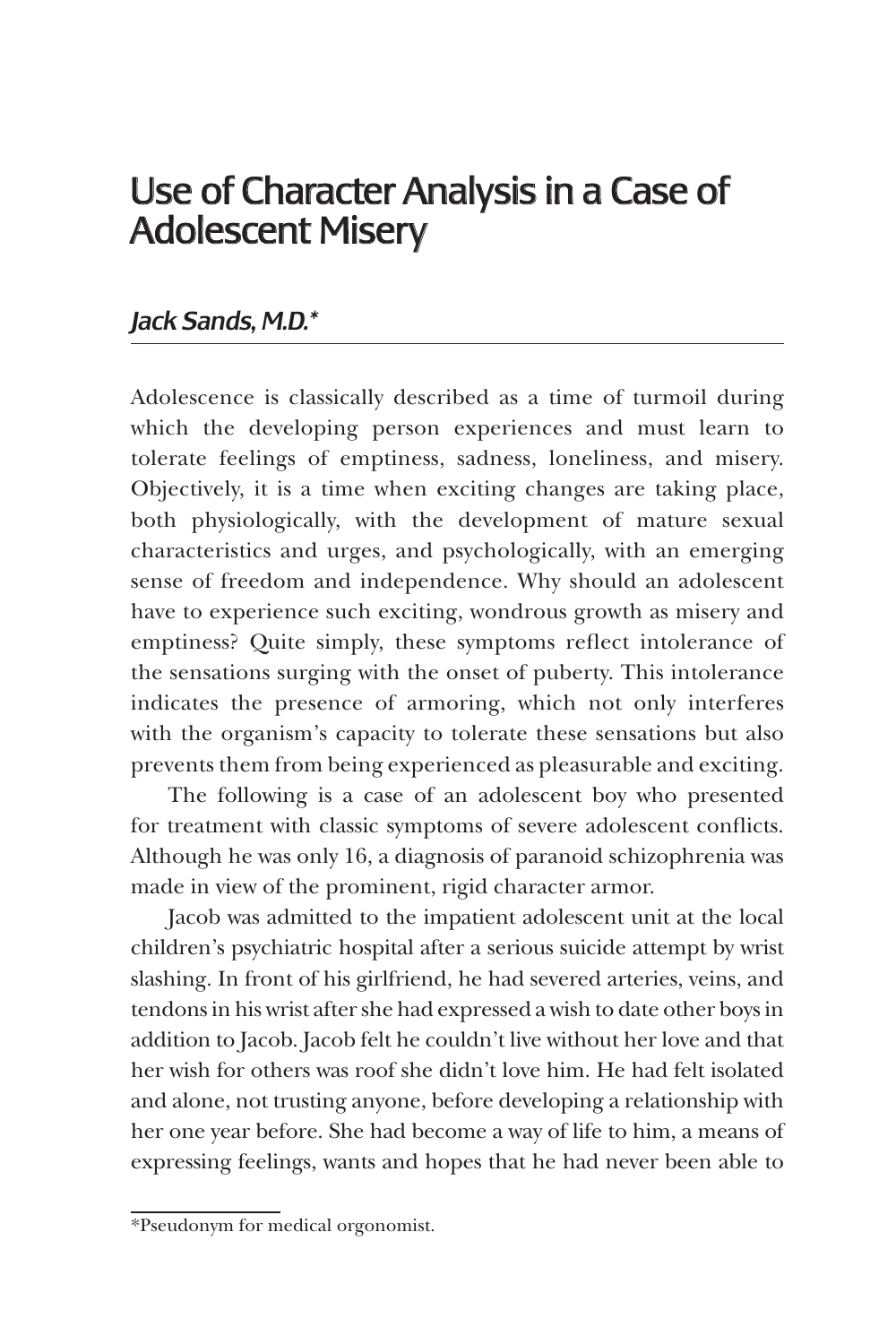express to anyone, not even to himself. He experienced her pulling away as "leaving a big hole in me that is bleeding."

During the initial interview, he acted in a hostile, uncommunicative manner. He said with quiet defiance. "Why should I talk to anyone here? You're going to tell me not to have my feelings for her. Well, I know that would help me, but I am obsessed with her. I have these feelings, I hurt so, I am stuck. There's nothing you can do. Get out and let me be." He remained suicidal and under constant observation. He hated being under constant watch, and he repeatedly insisted, "If I wanted to kill myself, which I do, you cannot stop me."

Biophysically, he was very thin and of average height. His eyes narrowed and frequently scanned the room warily. I had the sense he always had a bead on me. Breathing was infrequent with minimal chest movement. He made me feel I had to walk on eggshells, lest he throw me out of his room and shut me out permanently. Yet, I also felt he desperately, wanted to make contact with me but was intensely terrified of this, so his only way of engaging me was via hostile arguments.

## Deep Distrust

Because his most striking characterological feature was his wall-like mistrust, this was focused on in the therapy. Over and over again, I reflected back to him the manner in which he mistrusted. At first he became angry with me, insisting he was a very trusting person (in the style of his "open" generation), unless someone did something to prove himself untrustworthy. I would ask: "Then why do you mistrust me?" He would reply: "I don't!" "Then why do you have such a barrier against my getting to know you?" "Because you just want to tell me that my feelings are wrong. You can't help me." I would answer: "So, you've decided I can't help you and will do you wrong before giving me a chance. What is that?" He would reply: "It's not that I don't trust you. I'm afraid you'll take my feelings away."

The daily sessions went on in this vein, and gradually he began to open up and talk about what his life was like. His mother was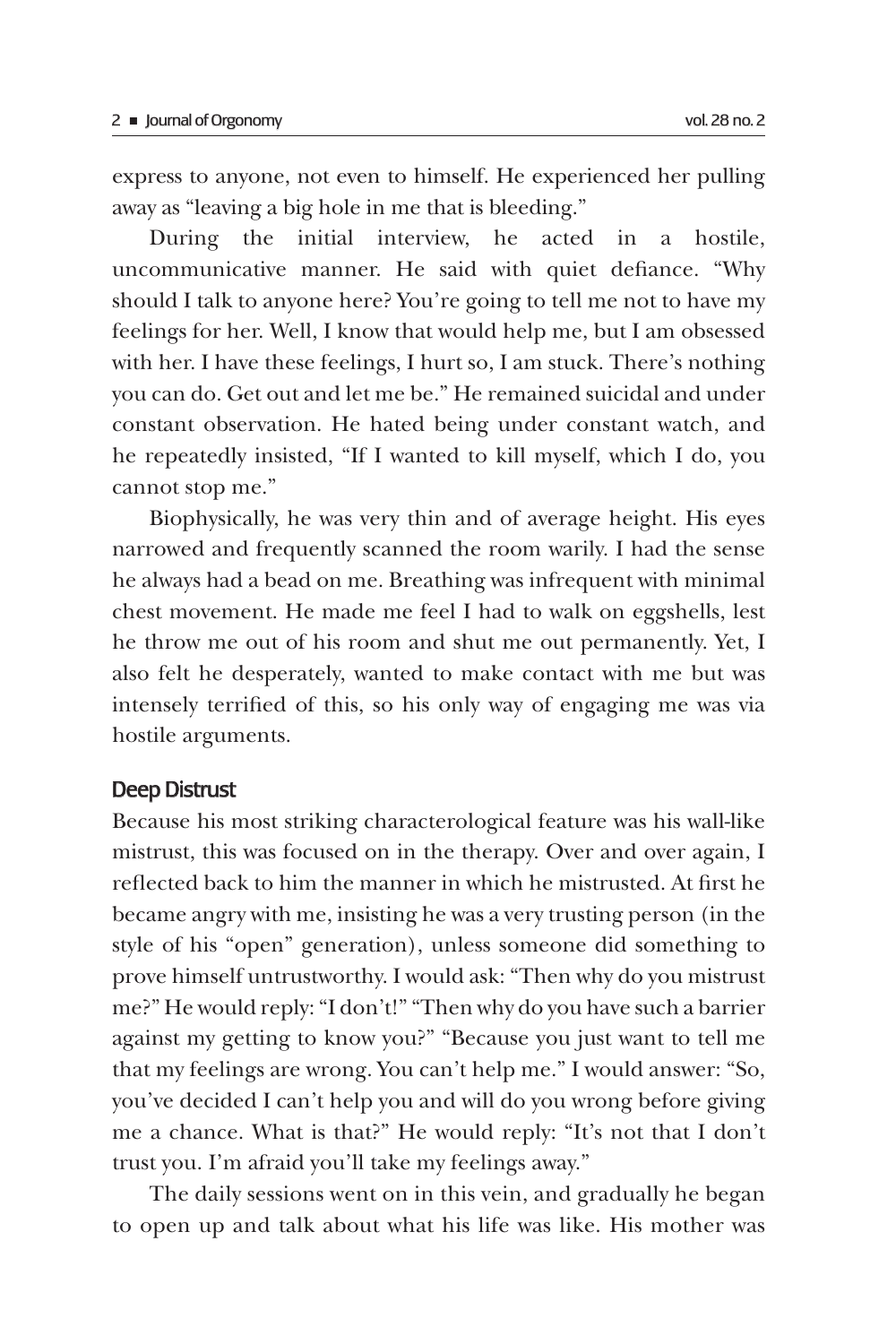an alcoholic and depended on Jacob for support. He never knew his natural father. He was adopted by his mother's third husband, a rigid, harsh truck driver who was seldom home. Jacob had a very strong sense of responsibility to his family. After school, he worked in a plastics factory, and on weekends he worked at the local fast-food restaurant. He turned most of his paycheck over to his mother to pay the rent and buy food. He would often baby-sit for his younger brother when his mother went out drinking. Jacob initially described this situation as "the way it is" and resented my questions about time for himself and for pleasure. Later in therapy he became aware of a deep resentment towards his parents, especially his mother, for not acting as parents and not allowing him to be a child in the family.

He also came to realize how isolated he was in his family, and how little attention was paid to him and his feelings. He began to verbally express his anger about this in therapy. At my suggestion, he asked to go into the low-stimulus room where the walls were padded, and he punched out his feelings there.

His behavior on the unit began to change dramatically. He gave up threatening suicide and began to participate in the community meetings where earlier he had sat, sullenly refusing to speak. He even encouraged others to speak, explaining how he had wasted valuable therapy time being too afraid to open up. When he was first admitted to the hospital, he considered the other patients childish and silly and would have nothing to do with them. In marked contrast to this, he began to enjoy group activities with other patients. Then he developed a close friendship with another teenage girl. At the time of his discharge, he was aware this relationship might not last, and he was able to tolerate this loss without becoming depressed or suicidal. Biophysically, he had become more straightforward. He was able to make direct eye contact and express his feelings of sadness at leaving and of gratitude for the help he had received, openly and with warmth. These changes occurred during an eight-week hospital stay.